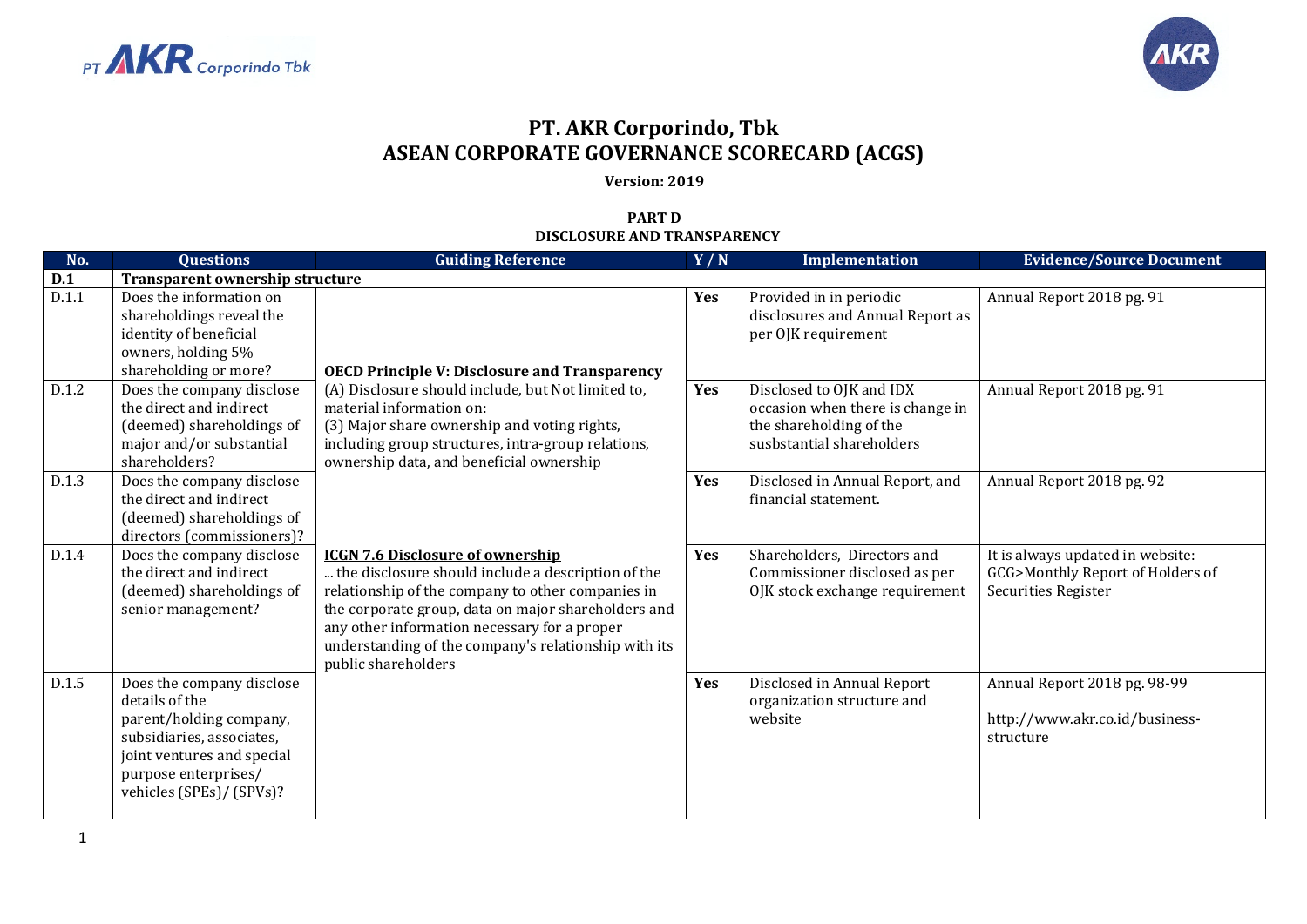



| No.   | <b>Questions</b>                                                        | <b>Guiding Reference</b>                                                                                                                                                                                                                                                                                                                                                                                                                                                                                                                                                | Y/N        | <b>Implementation</b>                                                            | <b>Evidence/Source Document</b>                                                             |
|-------|-------------------------------------------------------------------------|-------------------------------------------------------------------------------------------------------------------------------------------------------------------------------------------------------------------------------------------------------------------------------------------------------------------------------------------------------------------------------------------------------------------------------------------------------------------------------------------------------------------------------------------------------------------------|------------|----------------------------------------------------------------------------------|---------------------------------------------------------------------------------------------|
| D.2   | <b>QUALITY OF ANNUAL REPORT</b>                                         |                                                                                                                                                                                                                                                                                                                                                                                                                                                                                                                                                                         |            |                                                                                  |                                                                                             |
|       | Does the company's<br>annual report disclose<br>the<br>following items: | "OECD Principle V (A):<br>(1) The financial and operating results of the<br>company;<br>(2) Company objectives, including ethics,<br>environment, and other public policy commitments;<br>(3) Major share ownership and voting rights,<br>including group structures, intra-group relations,<br>ownership data, beneficial ownership;<br>(4) Remuneration policy for members of the board<br>and key executives, including their qualifications, the<br>selection process, other company directorships and<br>whether they are regarded as independent by the<br>board; |            |                                                                                  |                                                                                             |
| D.2.1 | Key risks                                                               |                                                                                                                                                                                                                                                                                                                                                                                                                                                                                                                                                                         | Yes        | Disclosed with management<br>strategy and risk management                        | Disclosed in website and Annual Report<br>2018 pg. 276-281                                  |
| D.2.2 | Corporate objectives                                                    |                                                                                                                                                                                                                                                                                                                                                                                                                                                                                                                                                                         | Yes        | VISION, MISSION and corporate<br>objectives clearly disclosed                    | Annual Report 2018 pg. 76<br>http://www.akr.co.id/corporate-values                          |
| D.2.3 | Financial performance<br>indicators                                     |                                                                                                                                                                                                                                                                                                                                                                                                                                                                                                                                                                         | <b>Yes</b> | All Key financial performance<br>indicators disclosed in Annual<br>report        | Annual Report 2018 pg. 22-26<br>http://www.akr.co.id/financial-<br>highlights               |
| D.2.4 | Non-Financial<br>performance indicators                                 | (6) Foreseeable risk factors, including risk<br>management system;<br>(7) Issues regarding employees and other<br>stakeholders;<br>(8) Governance structure and policies, in particular,<br>the content of any corporate governance code or<br>policy and the process by which it is implemented.                                                                                                                                                                                                                                                                       | <b>Yes</b> | Information as required by OJK<br>regarding employees, training<br>etc disclosed | Related to human resources<br>development is disclosed in Annual<br>Report 2018 pg. 168-178 |
| D.2.5 | Dividend Policy                                                         | OECD Principle V (E):<br>Channel for disseminating information should<br>provide for equal, timely and cost-efficient access to<br>relevant information by users.                                                                                                                                                                                                                                                                                                                                                                                                       | <b>Yes</b> | Clearly disclosed                                                                | Annual Report 2018 pg. 50, 141                                                              |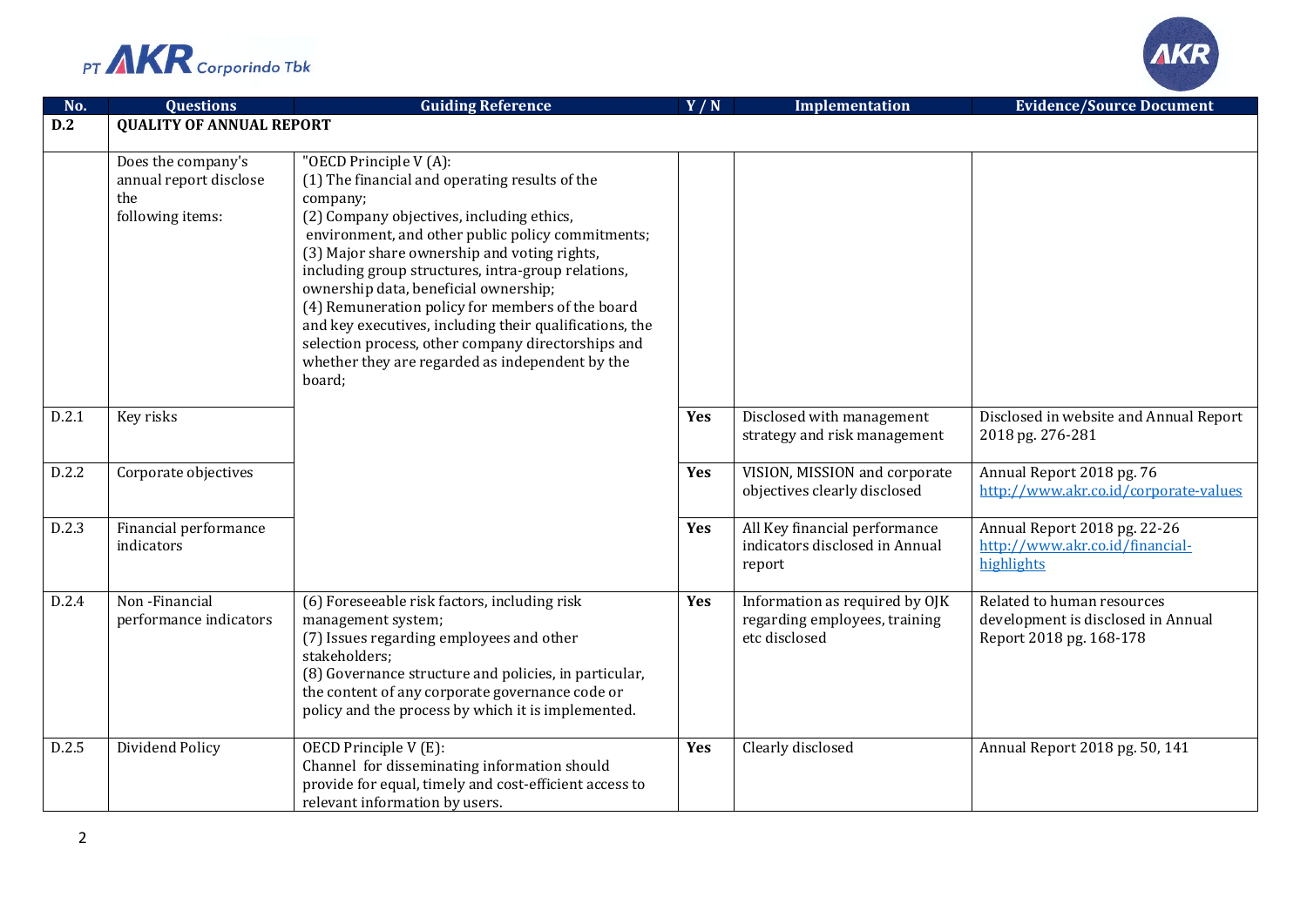



| No.<br>D.2.6 | <b>Questions</b><br>Details of whistle-             | <b>Guiding Reference</b>                                                                          | Y/N<br>Yes | Implementation<br>Clearly disclosed in Annual          | <b>Evidence/Source Document</b><br>Annual Report 2018 pg. 297 |
|--------------|-----------------------------------------------------|---------------------------------------------------------------------------------------------------|------------|--------------------------------------------------------|---------------------------------------------------------------|
|              | blowing policy                                      |                                                                                                   |            | Report                                                 |                                                               |
|              |                                                     |                                                                                                   |            |                                                        |                                                               |
| D.2.7        | Biographical details (at                            | ICGN 2.4 Composition and structure of the board                                                   | Yes        | Profile of individual                                  | Annual Report 2018 pg.80-90; 246-248;                         |
|              | least age, qualifications,                          | ICGN 2.4.1 Skills and experience                                                                  |            | Commissioners, directors, audit                        | 262-263; 267                                                  |
|              | date of first appointment,                          | ICGN 2.4.3 Independence                                                                           |            | committee, corporate secretary,                        | http://www.akr.co.id/board-of-                                |
|              | relevant experience, and<br>any other directorships |                                                                                                   |            | internal audit provided in<br>Annual Report and on the | commissioners-directors                                       |
|              | of listed companies) of                             |                                                                                                   |            | website                                                |                                                               |
|              | directors/commissioners                             |                                                                                                   |            |                                                        |                                                               |
| D.2.8        | Training and/or                                     | <b>ICGN 5.0 Remuneration</b>                                                                      | Yes        | Provided in Annual Report                              | Annual Report 2018 pg. 106                                    |
|              | continuing education                                | <b>ICGN 5.4 Transparency</b>                                                                      |            |                                                        |                                                               |
|              | program<br>attended by each                         |                                                                                                   |            |                                                        |                                                               |
|              | director/commissioner                               |                                                                                                   |            |                                                        |                                                               |
| D.2.9        | Number of board of                                  |                                                                                                   | Yes        | Provided in Annual Report                              | Annual Report 2018 pg. 236; 238-241                           |
|              | directors/commissioners                             | UK Corporate Governance Code (2010)                                                               |            |                                                        |                                                               |
|              | meetings held during the                            | A.1.2 - the number of meetings of the board and those                                             |            |                                                        |                                                               |
| D.2.10       | year<br>Attendance details of                       | committees and individual attendance by directors.<br>CLSA-ACGA (2010) CG Watch 2010 - Appendix 2 | Yes        | Provided in Annual Report                              | Annual Report 2018 pg. 236; 238-241                           |
|              | each                                                | (I) CG rules and practices                                                                        |            |                                                        |                                                               |
|              | director/commissioner                               | (19) Disclose the exact remuneration of individual                                                |            |                                                        |                                                               |
|              | in respect of meetings                              | directors.                                                                                        |            |                                                        |                                                               |
|              | held                                                |                                                                                                   |            |                                                        |                                                               |
|              |                                                     |                                                                                                   |            |                                                        |                                                               |
|              |                                                     |                                                                                                   |            |                                                        |                                                               |
|              |                                                     |                                                                                                   |            |                                                        |                                                               |
|              |                                                     |                                                                                                   |            |                                                        |                                                               |
|              |                                                     |                                                                                                   |            |                                                        |                                                               |
|              | Details of remuneration                             |                                                                                                   |            |                                                        |                                                               |
| D.2.11       | of each member of the                               |                                                                                                   | Yes        | Total remuneration paid<br>disclosed in Annual Report  | Annual Report 2018 pg. 233                                    |
|              | board of                                            |                                                                                                   |            |                                                        |                                                               |
|              | directors/commissioners                             |                                                                                                   |            |                                                        |                                                               |
|              |                                                     |                                                                                                   |            |                                                        |                                                               |
|              |                                                     |                                                                                                   |            |                                                        |                                                               |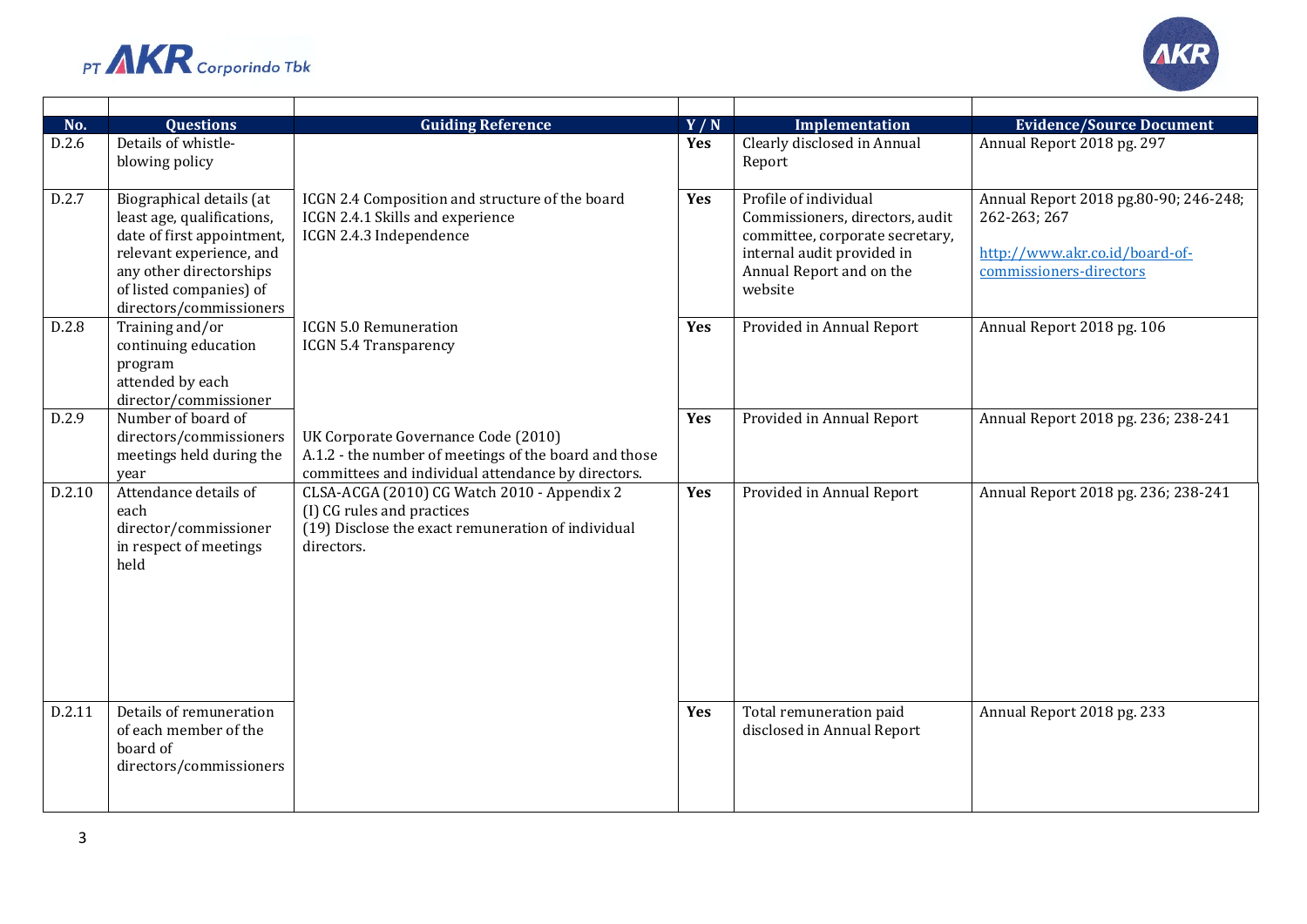

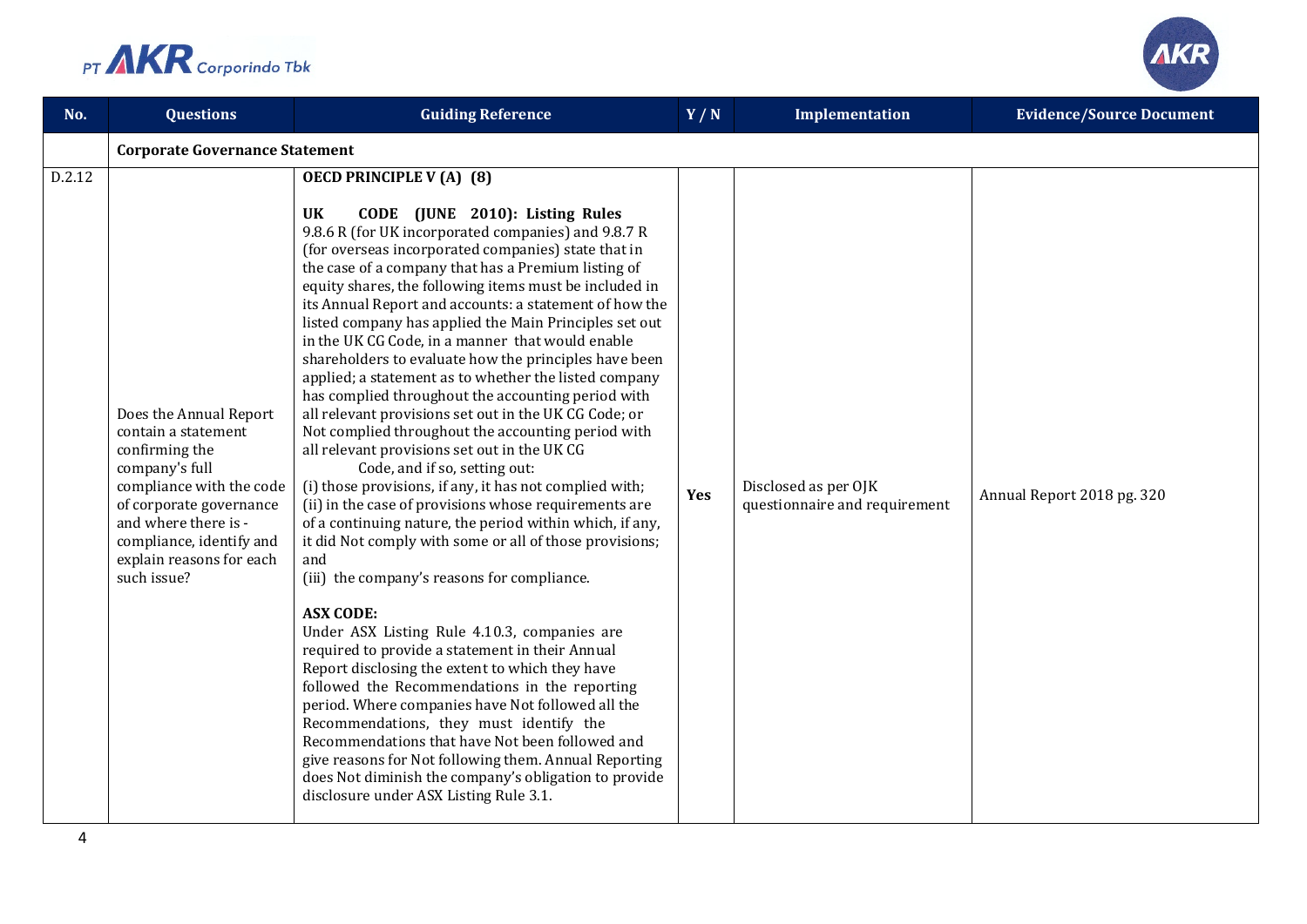



| No.   | Questions                                                                                                                       | <b>Guiding Reference</b>                                                                                                                                           | Y/N        | Implementation                                                            | <b>Evidence/Source Document</b>                                |
|-------|---------------------------------------------------------------------------------------------------------------------------------|--------------------------------------------------------------------------------------------------------------------------------------------------------------------|------------|---------------------------------------------------------------------------|----------------------------------------------------------------|
| D.3   | Disclosure of related party transaction (RPT)                                                                                   |                                                                                                                                                                    |            |                                                                           |                                                                |
| D.3.1 | Does the company<br>disclose its policy<br>covering the review and<br>approval of<br>material/significant<br>RPT <sub>s</sub> ? | OECD Principle V: Disclosure and Transparency<br>(A) Disclosure should include, but Not limited to,<br>material information on:<br>(5) Related party transactions. | <b>Yes</b> | Disclosed and also filing RPT<br>provided in website and Annual<br>report | It is disclosed in website:<br><b>GCG&gt;Regulatory Filing</b> |
| D.3.2 | Does the company<br>disclose the name of the<br>related party and<br>relationship for each<br>material/significant<br>RPT?      | ICGN 2.11.1 Related party transactions<br>The company should disclose details of all material<br>related party transactions in its Annual l Report                 | <b>Yes</b> | Detailed required as per OJK<br>regulation disclosed in full              | Annual Report 2018 pg. 161                                     |
| D.3.3 | Does the company<br>disclose the nature and<br>value for each<br>material/significant<br>RPT?                                   |                                                                                                                                                                    | Yes        | Detailed required as per OJK<br>regulation disclosed in full              | Annual Report 2018 pg. 161                                     |

| D.4   | Directors and commissioner dealings in shares of the company                    |                                                                                                                                                                                                                                                                                                                                                                                                                                                                                                                                                |            |                                                 |                                                                                                                                                                 |  |  |
|-------|---------------------------------------------------------------------------------|------------------------------------------------------------------------------------------------------------------------------------------------------------------------------------------------------------------------------------------------------------------------------------------------------------------------------------------------------------------------------------------------------------------------------------------------------------------------------------------------------------------------------------------------|------------|-------------------------------------------------|-----------------------------------------------------------------------------------------------------------------------------------------------------------------|--|--|
| D.4.1 | Does the company<br>disclose trading in the<br>company's shares by<br>insiders? | <b>OECD Principle V (A):</b><br>(3) Major share ownership and voting rights<br><b>ICGN 3.5 Employee share dealing</b><br>Companies should have clear rules regarding any<br>trading by directors and employees in the company's<br>own securities.<br><b>ICGN 5.5 Share ownership</b><br>Every company should have and disclose a policy<br>concerning ownership of shares of the company by<br>senior managers and executive directors with the<br>objective of aligning the interests of these key<br>executives with those of shareholders. | <b>Yes</b> | Disclosed within time limit<br>specified by OJK | Shares ownership status is always<br>updated in website:<br>http://www.akr.co.id/gcg/regulatory-<br>filing/monthly-report-of-holders-of-<br>securities-register |  |  |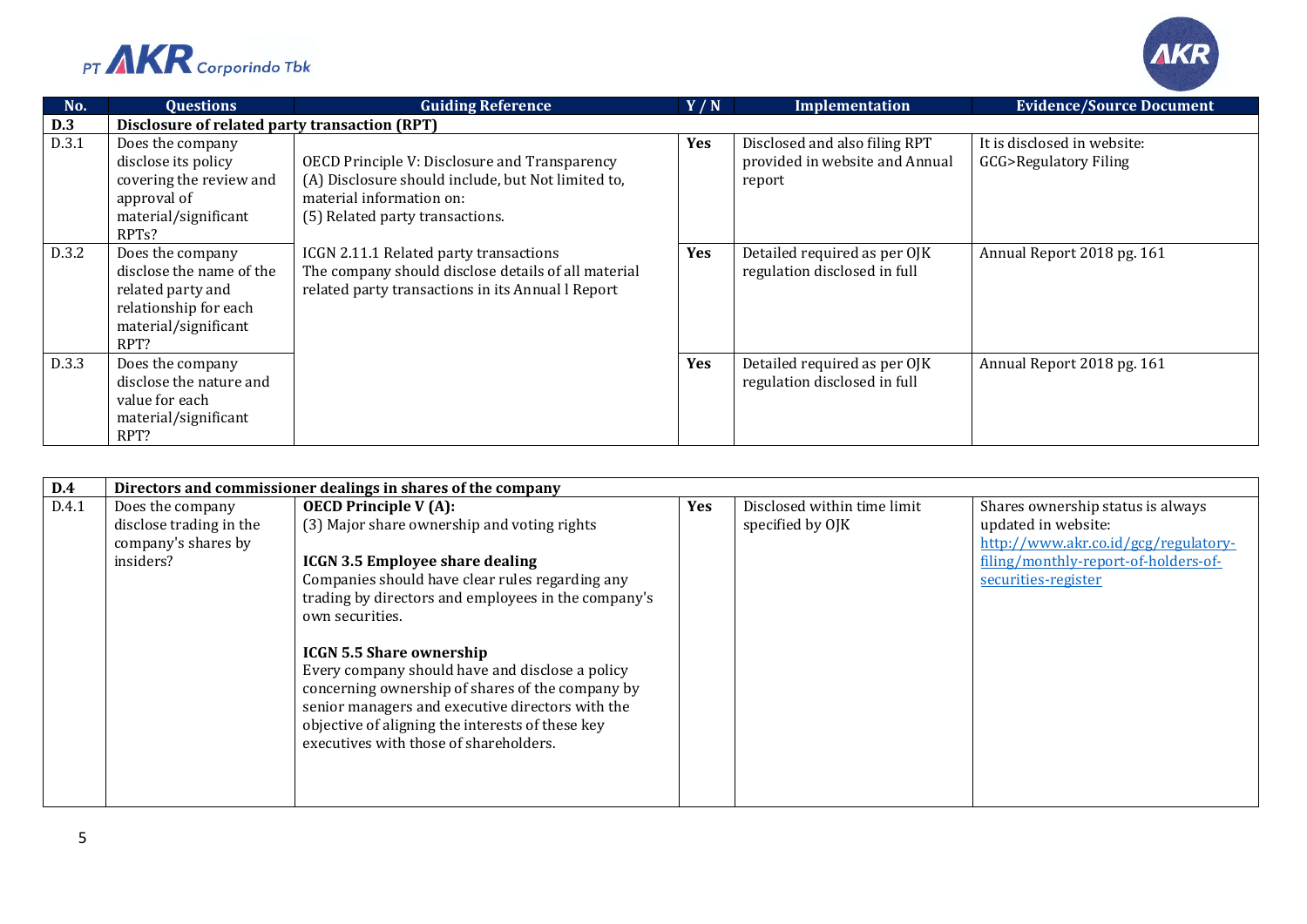



| No.   | <b>Questions</b>                                                               | <b>Guiding Reference</b>                                                                                                                                                                                                                                                                                                                                                                                                                                                                                                                                   | Y/N            | Implementation                                        | <b>Evidence/Source Document</b> |
|-------|--------------------------------------------------------------------------------|------------------------------------------------------------------------------------------------------------------------------------------------------------------------------------------------------------------------------------------------------------------------------------------------------------------------------------------------------------------------------------------------------------------------------------------------------------------------------------------------------------------------------------------------------------|----------------|-------------------------------------------------------|---------------------------------|
| D.5   | <b>External auditor and Auditor Report</b>                                     |                                                                                                                                                                                                                                                                                                                                                                                                                                                                                                                                                            |                |                                                       |                                 |
| D.5.1 | Are audit fees disclosed?                                                      | OECD Principle V (C):<br>An annual l audit should be conducted by an                                                                                                                                                                                                                                                                                                                                                                                                                                                                                       | Yes            | Audit fees paid disclosed                             | Annual Report 2018 pg. 275      |
|       | Where the same audit firm<br>is engaged for both audit<br>and -audit services, | independent, competent and qualified, auditor in<br>order to provide an external and objective assurance<br>to the board and shareholders that the financial                                                                                                                                                                                                                                                                                                                                                                                               | N <sub>o</sub> | Auditor appointed does Not<br>provide -audit services |                                 |
| D.5.2 | Are the -audit fees<br>disclosed?                                              | statements fairly represent the financial position and<br>performance of the company in all material respects.                                                                                                                                                                                                                                                                                                                                                                                                                                             | N/A            | Not applicable                                        |                                 |
| D.5.3 | Does the -audit fees exceed<br>the audit fees?                                 | OECD Principle V(D):<br>External auditors should be accountable to the<br>shareholders and owe a duty to the company to<br>exercise due professional care in the conduct of the<br>audit.<br>ICGN 6.5 Ethical standards (Audit)<br>The auditors should observe high-quality auditing<br>and ethical standards. To limit the possible risk of<br>possible conflicts of interest, No-audit services and<br>fees paid to auditors for No-audit services should be<br>both approved in advance by the audit committee<br>and disclosed in the Annual l Report. | N/A            | Not applicable                                        |                                 |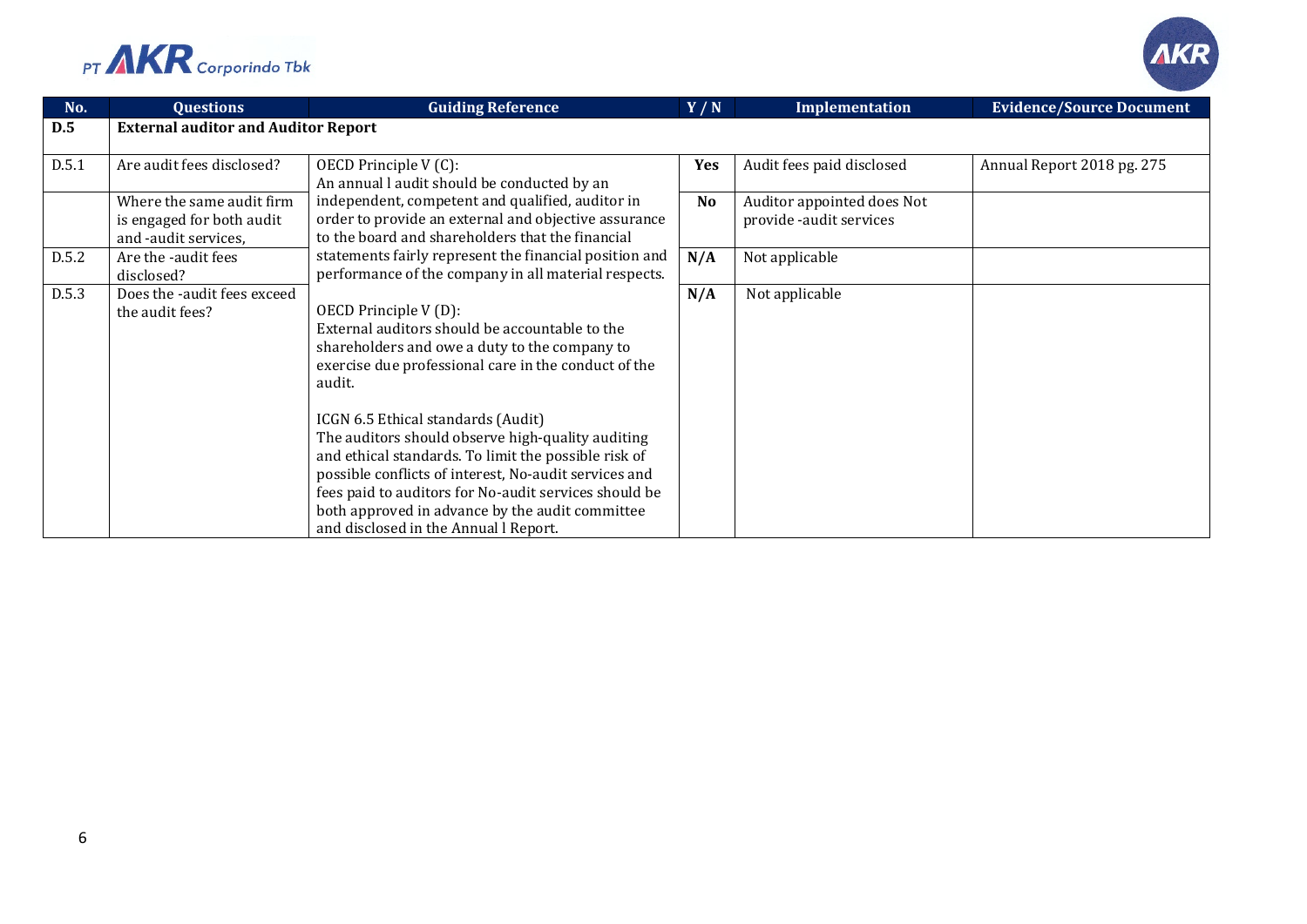



| No.   | <b>Questions</b>                                                                                                                                                                                 | <b>Guiding Reference</b>                                                                                                                                                                                                                                                                                                                                                                                                                                                                                                                                             | Y/N | <b>Implementation</b>                | <b>Evidence/Source</b><br><b>Document</b>           |
|-------|--------------------------------------------------------------------------------------------------------------------------------------------------------------------------------------------------|----------------------------------------------------------------------------------------------------------------------------------------------------------------------------------------------------------------------------------------------------------------------------------------------------------------------------------------------------------------------------------------------------------------------------------------------------------------------------------------------------------------------------------------------------------------------|-----|--------------------------------------|-----------------------------------------------------|
| D.6   | <b>Medium of communications</b>                                                                                                                                                                  |                                                                                                                                                                                                                                                                                                                                                                                                                                                                                                                                                                      |     |                                      |                                                     |
|       | Does the company use the following modes of<br>communication?                                                                                                                                    | <b>OECD Principle V (E):</b> Channel for disseminating<br>information should provide for equal, timely and<br>cost-efficient access to relevant information by<br>users. ICGN 7.1 Transparent and open<br>communication Every company should aspire to<br>transparent and open communication about its<br>aims, its challenges, its achievements and its<br>failures.<br>ICGN 7.2 Timely disclosure Companies should<br>disclose relevant and material information<br>concerning themselves on a timely basis, in<br>particular meeting market guidelines where they |     |                                      |                                                     |
| D.6.1 | Quarterly reporting                                                                                                                                                                              | exist, so as to allow investors to make informed<br>decisions about the acquisition, ownership<br>obligations and rights, and sales of shares.                                                                                                                                                                                                                                                                                                                                                                                                                       | Yes |                                      | http://www.akr.co.id/quart<br>erly-financial-report |
| D.6.2 | Company website                                                                                                                                                                                  |                                                                                                                                                                                                                                                                                                                                                                                                                                                                                                                                                                      | Yes | www.akr.co.id                        |                                                     |
| D.6.3 | Analyst's briefing                                                                                                                                                                               |                                                                                                                                                                                                                                                                                                                                                                                                                                                                                                                                                                      | Yes |                                      | http://www.akr.co.id/corp<br>orate-presentation     |
| D.6.4 | Media briefings /press conferences                                                                                                                                                               |                                                                                                                                                                                                                                                                                                                                                                                                                                                                                                                                                                      | Yes |                                      | http://www.akr.co.id/news                           |
| D.7   | Timely filing/release of annual/financial reports                                                                                                                                                |                                                                                                                                                                                                                                                                                                                                                                                                                                                                                                                                                                      |     |                                      |                                                     |
| D.7.1 | Is the audited annual financial report released<br>within 120 days from the financial year end?                                                                                                  | <b>OECD Principle V</b>                                                                                                                                                                                                                                                                                                                                                                                                                                                                                                                                              | Yes |                                      |                                                     |
| D.7.2 | Is the audited annual financial report released<br>within 90 days from the financial year end?                                                                                                   | (C) OECD Principle V (E)                                                                                                                                                                                                                                                                                                                                                                                                                                                                                                                                             | Yes |                                      |                                                     |
| D.7.3 | Is the audited annual /financial report released<br>within 60 days from the financial year end?                                                                                                  | <b>ICGN 7.2 Timely disclosure</b>                                                                                                                                                                                                                                                                                                                                                                                                                                                                                                                                    | Yes | Within 90 days as<br>required by OJK |                                                     |
| D.7.4 | Is the true and fairness/fair representation of<br>the annual financial statement/reports<br>affirmed by the board of<br>directors/commissioners and/or the relevant<br>officers of the company? | <b>ICGN 7.3 Affirmation of financial statements</b><br>The board of directors and the corporate officers of<br>the company should affirm at least annually the<br>accuracy of the company's financial statements or<br>financial accounts.                                                                                                                                                                                                                                                                                                                           | Yes |                                      | http://www.akr.co.id/quart<br>erly-financial-report |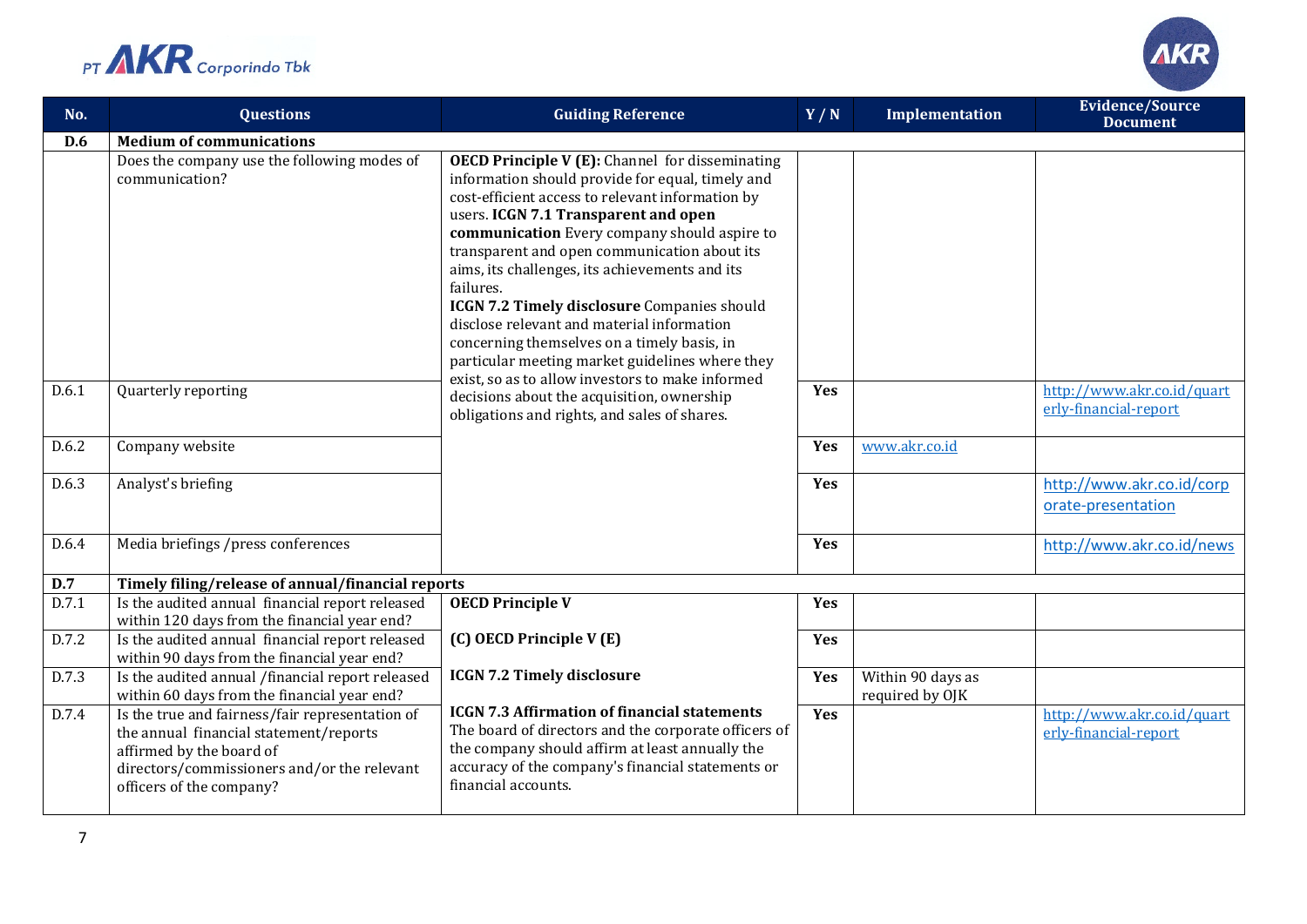



| No.   | <b>Questions</b>                                               | <b>Guiding Reference</b>             | Y/N | <b>Implementation</b> | <b>Evidence/Source Document</b>    |
|-------|----------------------------------------------------------------|--------------------------------------|-----|-----------------------|------------------------------------|
| D.8   | <b>Company website</b>                                         |                                      |     |                       |                                    |
|       |                                                                |                                      |     |                       |                                    |
|       | Does the company have a                                        |                                      | Yes |                       |                                    |
|       | website disclosing up-to-date<br>information on the following: |                                      |     |                       |                                    |
| D.8.1 | <b>Business operations</b>                                     | <b>OECD Principle V(A)</b>           | Yes |                       |                                    |
| D.8.2 | Financial statements/reports                                   | <b>OECD Principle V(E)</b>           | Yes |                       | http://www.akr.co.id/quarterly-    |
|       | (current and prior years)                                      | <b>ICGN 7.1 Transparent and open</b> |     |                       | financial-report                   |
|       |                                                                | communication                        |     |                       |                                    |
| D.8.3 | Materials provided in                                          | <b>ICGN 7.2 Timely disclosure</b>    | Yes |                       | http://www.akr.co.id/news          |
|       | briefings to analysts and                                      |                                      |     |                       |                                    |
|       | media                                                          |                                      |     |                       |                                    |
| D.8.4 | Shareholding structure                                         |                                      | Yes |                       | http://www.akr.co.id/gcg/gcg-      |
|       |                                                                |                                      |     |                       | overview/shareholders-             |
|       |                                                                |                                      |     |                       | composition                        |
| D.8.5 | Group corporate structure                                      |                                      | Yes |                       | http://www.akr.co.id/gcg/gcg-      |
|       |                                                                |                                      |     |                       |                                    |
|       |                                                                |                                      |     |                       | overview/corporate-                |
|       |                                                                |                                      |     |                       | governance-structure               |
| D.8.6 | Downloadable annual report                                     |                                      | Yes |                       | http://www.akr.co.id/annual-       |
|       |                                                                |                                      |     |                       |                                    |
|       |                                                                |                                      |     |                       | report                             |
| D.8.7 | Notice of AGM and/or EGM                                       |                                      | Yes |                       | http://www.akr.co.id/sharehol      |
|       |                                                                |                                      |     |                       | ders-agm-egm                       |
|       |                                                                |                                      |     |                       |                                    |
| D.8.8 | Company's constitution                                         |                                      | Yes |                       | http://www.akr.co.id/gcg/chart     |
|       | (company's by-laws,                                            |                                      |     |                       | er-policies/article-of-association |
|       | memorandum and articles of                                     |                                      |     |                       |                                    |
|       | association)                                                   |                                      |     |                       |                                    |
| D.8.9 | All of the above (D.8.1 to                                     |                                      | Yes |                       |                                    |
|       | D.8.8) are available in English                                |                                      |     |                       |                                    |

| D.9   | Investor relations                            |                                   |     |  |  |
|-------|-----------------------------------------------|-----------------------------------|-----|--|--|
| D.9.1 | <sup>,</sup> disclose the<br>Does the company | .1 Transparent and open<br>ICGN 7 | Yes |  |  |
|       | contact details (e.g. telephone,              | communication                     |     |  |  |